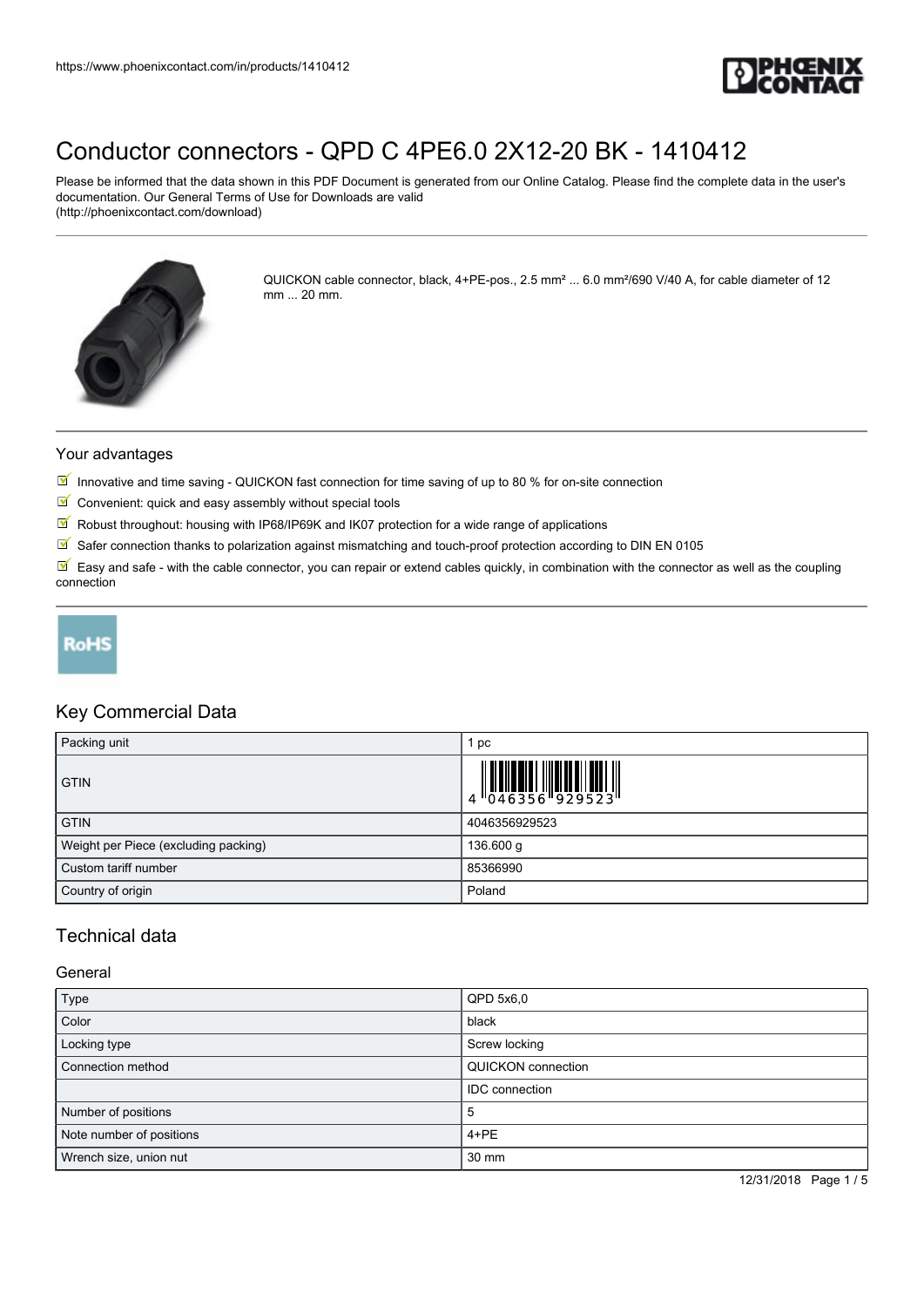

# Technical data

## General

| Tightening torque, union nut          | 15 Nm                 |
|---------------------------------------|-----------------------|
| Conductor cross section flexible min. | $2.5$ mm <sup>2</sup> |
| Conductor cross section flexible max. | $6 \text{ mm}^2$      |
| Conductor cross section solid min.    | $2.5$ mm <sup>2</sup> |
| Conductor cross section solid max.    | $6 \text{ mm}^2$      |
| Conductor cross section AWG min.      | 14                    |
| Conductor cross section AWG max.      | 10                    |

### Cabel

| Structure of individual litz in acc. with VDE 0295 / smallest wire diameter VDE 0295 class 1 to 6/min. 0.15 mm |                      |
|----------------------------------------------------------------------------------------------------------------|----------------------|
| Wire insulation material                                                                                       | PVC/PE/TPE/rubber    |
| Wire diameter including insulation                                                                             | $2.95$ mm $$ 5 mm    |
| External cable diameter                                                                                        | 12 mm $\ldots$ 20 mm |
| Position marking                                                                                               | 1, 2, 3, N, PE       |

## Ambient conditions

| Degree of protection                    | IP66                              |
|-----------------------------------------|-----------------------------------|
|                                         | IP68 (2 m / 24 h)                 |
|                                         | IP69K                             |
| Ambient temperature (operation)         | $-40 °C$ 100 °C                   |
| Ambient temperature (storage/transport) | $-40 °C$ 100 °C                   |
| Temperature when conductor connected    | $-5^{\circ}$ C $$ 50 $^{\circ}$ C |

#### Electrical characteristics

| Nominal current $I_N$       | 40 A   |
|-----------------------------|--------|
| Rated current               | 40 A   |
| Rated voltage (III/3)       | 690 V  |
| Rated voltage (III/2)       | 1000 V |
| Rated voltage (II/2)        | 1000 V |
| Rated surge voltage (III/3) | 6 kV   |
| Rated surge voltage (III/2) | 8 kV   |
| Rated surge voltage (II/2)  | 8 kV   |

#### Mechanical characteristics

| QUICKON connectability      | max. 10                             |
|-----------------------------|-------------------------------------|
| Insertion/withdrawal cycles | == 50 (QUICKON connections max. 10) |
| Category of shock impact    | IK <sub>07</sub>                    |

### Material data

| Contact material         | ∣ Cu          |
|--------------------------|---------------|
| Contact surface material | silver-plated |
| Contact carrier material | <b>PA</b>     |
| Insulating material      | <b>PA</b>     |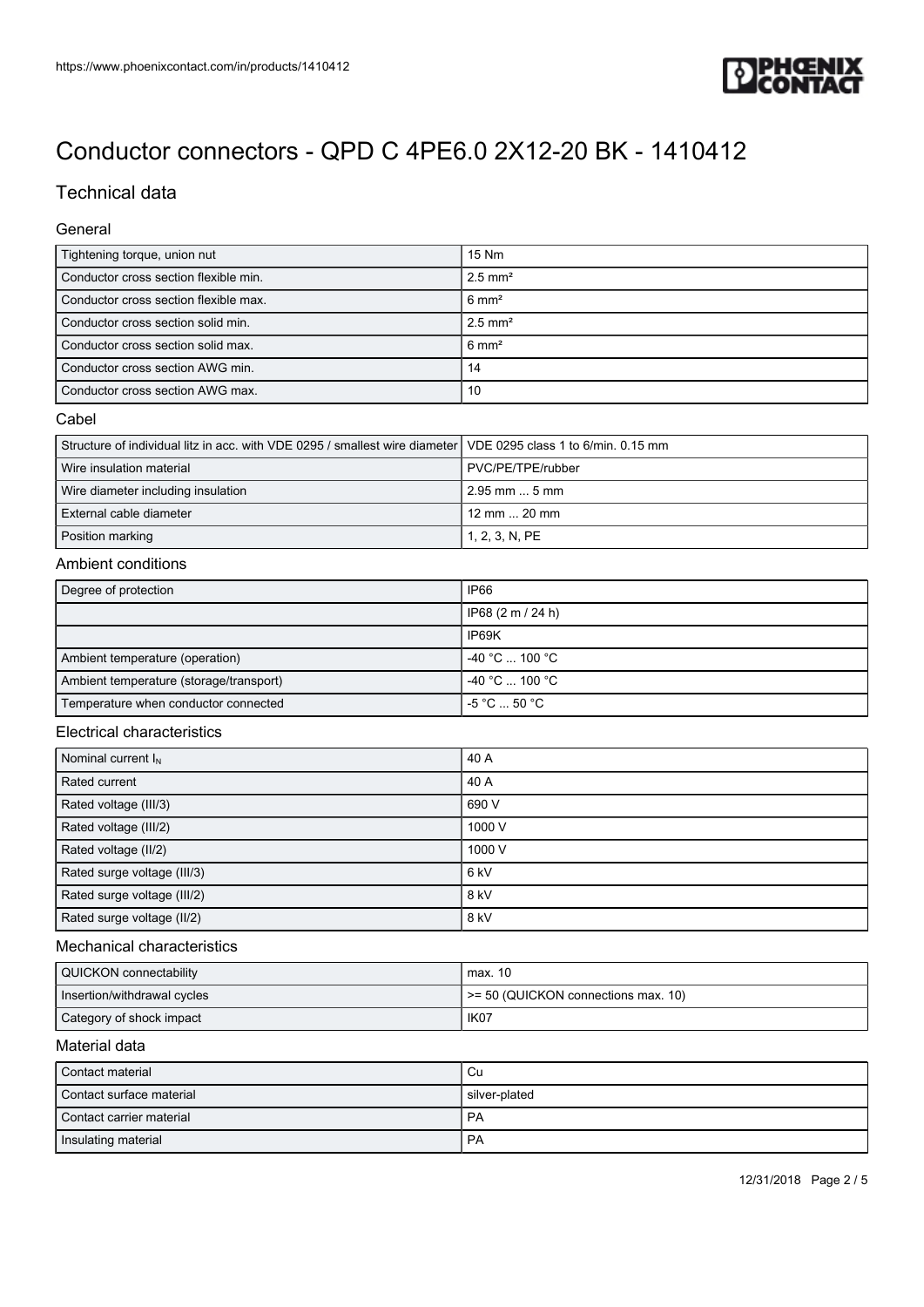

# Technical data

# Material data

| Flammability rating according to UL 94  | V <sub>0</sub>                                          |  |
|-----------------------------------------|---------------------------------------------------------|--|
| Overvoltage category                    | Ш                                                       |  |
| Degree of pollution                     | 3                                                       |  |
| <b>Standards and Regulations</b>        |                                                         |  |
| Flammability rating according to UL 94  | V <sub>0</sub>                                          |  |
| <b>Environmental Product Compliance</b> |                                                         |  |
| China RoHS                              | Environmentally friendly use period: unlimited = EFUP-e |  |
|                                         | No hazardous substances above threshold values          |  |

# Drawings

#### Dimensional drawing



### Dimensional drawing of QPD C 5x6,0

# **Classifications**

### eCl@ss

| eCl@ss 5.1        | 27143400 |
|-------------------|----------|
| eCl@ss 6.0        | 27143400 |
| eCl@ss7.0         | 27440605 |
| $c$ Cl $@$ ss 8.0 | 27440604 |
| eCl@ss 9.0        | 27440605 |

## ETIM

| ETIM <sub>4.0</sub> | EC000516 |
|---------------------|----------|
| ETIM 5.0            | EC002560 |
| ETIM <sub>6.0</sub> | EC002587 |

## UNSPSC

| <b>UNSPSC</b><br>ے.ں ا | 39121402 |
|------------------------|----------|
|                        |          |

# Approvals

### Approvals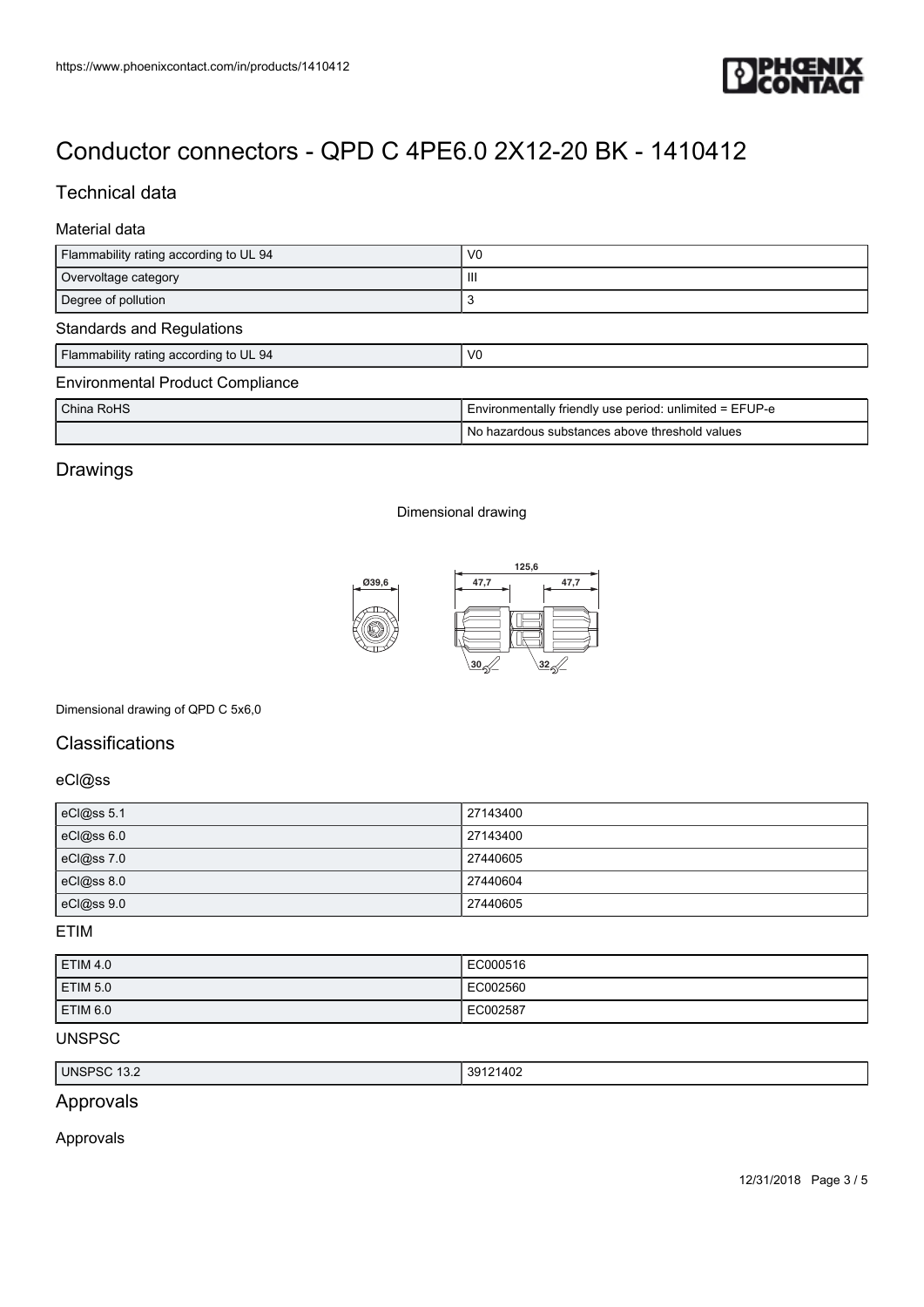

# Approvals

#### Approvals

GL / IECEE CB Scheme / VDE Zeichengenehmigung / EAC

Ex Approvals

## Approval details

| GL                         |        |                                                                                                   | http://exchange.dnv.com/tari/ | 6195914 HH |
|----------------------------|--------|---------------------------------------------------------------------------------------------------|-------------------------------|------------|
|                            | GL     |                                                                                                   |                               |            |
|                            |        |                                                                                                   |                               |            |
| <b>IECEE CB Scheme</b>     | scheme | http://www.iecee.org/                                                                             |                               | DE1-58228  |
|                            |        |                                                                                                   |                               |            |
| VDE Zeichengenehmigung     |        | http://www2.vde.com/de/Institut/Online-Service/<br>VDE-gepruefteProdukte/Seiten/Online-Suche.aspx |                               | 40029149   |
|                            |        |                                                                                                   |                               |            |
| Nominal voltage UN         |        |                                                                                                   | 690 V                         |            |
| Nominal current IN         |        |                                                                                                   | 40 A                          |            |
| mm <sup>2</sup> /AWG/kcmil |        |                                                                                                   | $2.5 - 6$                     |            |

EAC<sub>EAC</sub>ERE RU C-DE.AI30.B.01102

## Accessories

Accessories

Coding element

[Coding profile - CP-QPD 5X6,0 - 1411402](https://www.phoenixcontact.com/in/products/1411402)



Coding profile, red, for insertion into the 5-pos. QUICKON dome and connector, can be positioned in 72° increments.

Protective cap

12/31/2018 Page 4 / 5